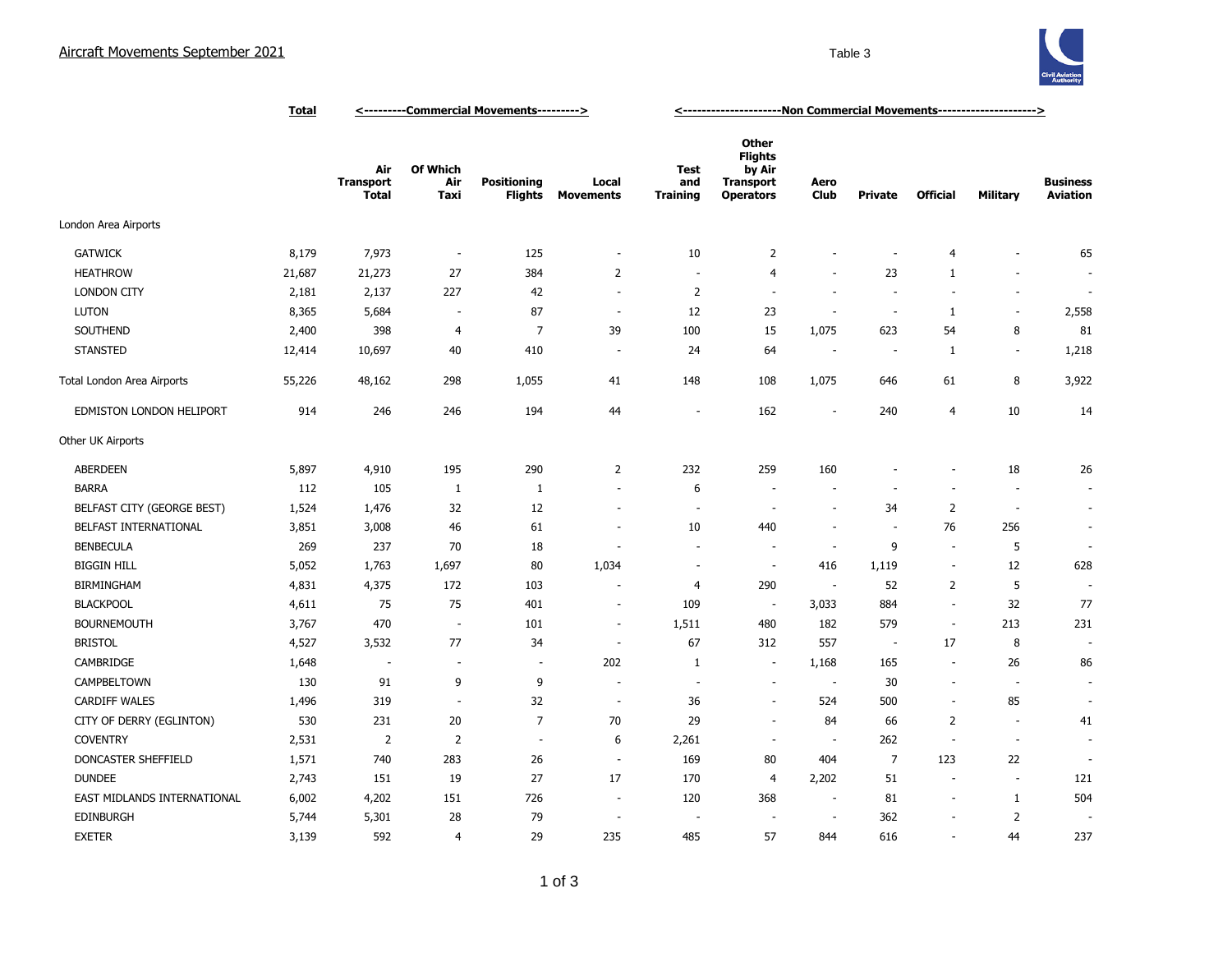

**Total <---------Commercial Movements---------> <---------------------Non Commercial Movements--------------------->**

|                                          |         | Air<br><b>Transport</b><br><b>Total</b> | Of Which<br>Air<br>Taxi  | <b>Positioning</b><br><b>Flights</b> | Local<br><b>Movements</b> | <b>Test</b><br>and<br><b>Training</b> | <b>Other</b><br><b>Flights</b><br>by Air<br><b>Transport</b><br><b>Operators</b> | Aero<br>Club             | <b>Private</b>           | <b>Official</b>          | <b>Military</b>          | <b>Business</b><br><b>Aviation</b> |
|------------------------------------------|---------|-----------------------------------------|--------------------------|--------------------------------------|---------------------------|---------------------------------------|----------------------------------------------------------------------------------|--------------------------|--------------------------|--------------------------|--------------------------|------------------------------------|
| Other UK Airports                        |         |                                         |                          |                                      |                           |                                       |                                                                                  |                          |                          |                          |                          |                                    |
| <b>GLASGOW</b>                           | 4,660   | 3,913                                   | 271                      | 67                                   | 24                        | 33                                    | 335                                                                              | 221                      | $\mathbf{1}$             | $\overline{\phantom{a}}$ | 30                       | 36                                 |
| <b>GLOUCESTERSHIRE</b>                   | 6,208   | 36                                      | 36                       | 44                                   | 191                       | 615                                   | 30                                                                               | 3,531                    | 1,658                    | $\blacksquare$           | 29                       | 74                                 |
| <b>HAWARDEN</b>                          | 2,081   | $\overline{\phantom{a}}$                | $\overline{\phantom{a}}$ | $\sim$                               | 103                       | 98                                    | 59                                                                               | 1,077                    | 584                      | $\overline{\phantom{a}}$ | 86                       | 74                                 |
| <b>HUMBERSIDE</b>                        | 1,389   | 354                                     | 8                        | 111                                  | $\overline{\phantom{a}}$  | 651                                   | 75                                                                               |                          | 79                       | $\blacksquare$           | 94                       | 25                                 |
| <b>INVERNESS</b>                         | 2,984   | 1,139                                   | 350                      | 305                                  | 54                        | 105                                   | 8                                                                                | 1,101                    | 120                      | $\sim$                   | 12                       | 140                                |
| <b>ISLAY</b>                             | 243     | 126                                     | 24                       | 20                                   | $\overline{\phantom{a}}$  |                                       | $\overline{\phantom{a}}$                                                         |                          | 97                       | $\overline{\phantom{a}}$ | $\overline{\phantom{a}}$ | $\sim$                             |
| ISLES OF SCILLY (ST.MARYS)               | 1,031   | 909                                     | 5                        | 3                                    | $\overline{\phantom{a}}$  | ٠                                     | $\overline{\phantom{a}}$                                                         | $\overline{\phantom{a}}$ | 107                      | 12                       | $\overline{\phantom{a}}$ | $\sim$                             |
| <b>KIRKWALL</b>                          | 1,046   | 914                                     | 148                      | 60                                   | $\sim$                    | 40                                    | 14                                                                               | $\sim$                   | 18                       | $\overline{\phantom{a}}$ |                          | $\sim$                             |
| LANDS END (ST JUST)                      | 791     | 650                                     | 14                       | 9                                    | $\overline{2}$            | 40                                    | $\sim$                                                                           | 14                       | 76                       | $\overline{\phantom{a}}$ | $\overline{\phantom{a}}$ | $\sim$                             |
| <b>LEEDS BRADFORD</b>                    | 2,290   | 1,643                                   | 129                      | 142                                  | $\overline{\phantom{a}}$  | 246                                   | 11                                                                               | $\overline{\phantom{a}}$ | 223                      | $\overline{\phantom{a}}$ | 25                       | $\sim$                             |
| LERWICK (TINGWALL)                       | 128     | 90                                      | 1                        | 16                                   | $\overline{\phantom{a}}$  | $\overline{\phantom{a}}$              | $\overline{\phantom{a}}$                                                         | $\overline{\phantom{a}}$ | 22                       | $\overline{\phantom{a}}$ | $\overline{\phantom{a}}$ | $\overline{\phantom{a}}$           |
| LIVERPOOL (JOHN LENNON)                  | 3,763   | 1,997                                   | 71                       | 31                                   | $\sim$                    | 15                                    | $\mathbf{1}$                                                                     | 1,255                    | 277                      | $\sim$                   | 36                       | 151                                |
| <b>LYDD</b>                              | 2,995   | 15                                      | 15                       | 20                                   | $\sim$                    | 23                                    | $\sim$                                                                           | 1,687                    | 1,025                    | 213                      | 10                       | $\overline{2}$                     |
| <b>MANCHESTER</b>                        | 9,310   | 8,622                                   | $\overline{\phantom{a}}$ | 124                                  | $\overline{\phantom{a}}$  | 15                                    | $\overline{7}$                                                                   | $\overline{\phantom{a}}$ | $\overline{\phantom{a}}$ | $\overline{\phantom{a}}$ | 6                        | 536                                |
| <b>NEWCASTLE</b>                         | 2,783   | 1,965                                   | 15                       | 43                                   | $\sim$                    | 30                                    | $\overline{a}$                                                                   | 6                        | 622                      | 44                       | 56                       | 17                                 |
| <b>NEWQUAY</b>                           | 3,005   | 635                                     | 340                      | 6                                    | $\overline{\phantom{a}}$  | 669                                   | 69                                                                               |                          | 912                      | $\overline{\phantom{a}}$ | 555                      | 159                                |
| <b>NORWICH</b>                           | 3,126   | 1,242                                   | $\overline{\phantom{a}}$ | 364                                  | 403                       | 45                                    | 11                                                                               | 493                      | 568                      | $\overline{\phantom{a}}$ | $\overline{\phantom{a}}$ |                                    |
| OXFORD (KIDLINGTON)                      | 6,712   | 17                                      | 16                       | 488                                  | $\overline{2}$            | 5,093                                 | $\overline{2}$                                                                   |                          | 740                      | $\overline{\phantom{a}}$ | $\sim$                   | 370                                |
| <b>PRESTWICK</b>                         | 2,154   | 310                                     | $\overline{4}$           | 63                                   | $\sim$                    | 129                                   | $\sim$                                                                           | 746                      | 275                      | $\overline{\phantom{a}}$ | 631                      | $\sim$                             |
| SHOREHAM                                 | 4,921   | $\overline{\phantom{a}}$                | $\overline{\phantom{a}}$ | 21                                   | 270                       | 2,530                                 | 31                                                                               | 904                      | 1,123                    | $\overline{\phantom{a}}$ | 18                       | 24                                 |
| SOUTHAMPTON                              | 1,717   | 1,198                                   | 19                       | 186                                  | 1                         | 13                                    | 26                                                                               | $\overline{\phantom{a}}$ | ٠                        | $\overline{\phantom{a}}$ | 10                       | 283                                |
| <b>STORNOWAY</b>                         | 717     | 554                                     | 177                      | 15                                   | 29                        | 51                                    | $\overline{\phantom{a}}$                                                         | $\overline{\phantom{a}}$ | 42                       | $\blacksquare$           | 26                       | $\sim$                             |
| <b>SUMBURGH</b>                          | 1,587   | 1,241                                   | 101                      | 113                                  | 24                        | 45                                    | 154                                                                              | $\overline{\phantom{a}}$ | 6                        | $\blacksquare$           | 4                        | $\sim$                             |
| TEESSIDE INTERNATIONAL<br><b>AIRPORT</b> | 1,932   | 446                                     | $\overline{\phantom{a}}$ | 19                                   | $\overline{\phantom{a}}$  | 42                                    | 585                                                                              | 758                      | $\overline{4}$           | $\overline{\phantom{a}}$ | 78                       | $\sim$                             |
| <b>TIREE</b>                             | 151     | 134                                     | 14                       | $\overline{2}$                       | ٠                         | $\overline{\phantom{a}}$              | $\overline{2}$                                                                   | $\overline{\phantom{a}}$ | 13                       | ä,                       | $\overline{\phantom{a}}$ | $\overline{\phantom{a}}$           |
| WICK JOHN O GROATS                       | 296     | 30                                      | 28                       | 72                                   |                           | 93                                    | 24                                                                               | $\overline{\phantom{a}}$ | 67                       | $\overline{\phantom{a}}$ | 6                        | 4                                  |
| <b>Total Other UK Airports</b>           | 127,995 | 59,760                                  | 4,667                    | 4,380                                | 2,669                     | 15,831                                | 3,734                                                                            | 21,367                   | 13,476                   | 491                      | 2,441                    | 3,846                              |
| Total All Reporting UK Airports          | 184,135 | 108,168                                 | 5,211                    | 5,629                                | 2,754                     | 15,979                                | 4,004                                                                            | 22,442                   | 14,362                   | 556                      | 2,459                    | 7,782                              |